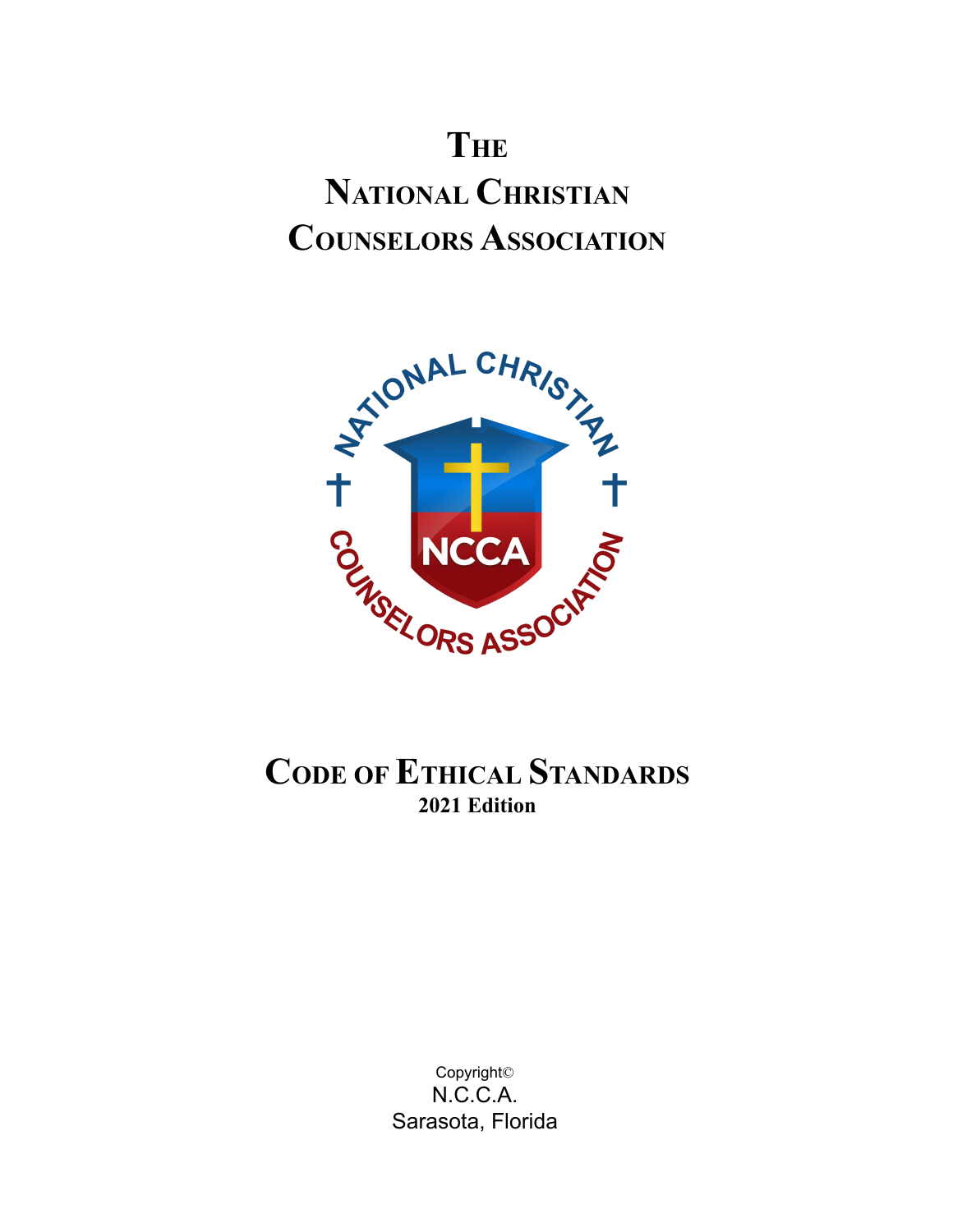# **THE NATIONAL CHRISTIAN COUNSELORS ASSOCIATION**

#### **CODE OF ETHICAL STANDARDS**

#### **PREAMBLE**

The National Christian Counselors Association shall practice and maintain the highest standards of professional conduct and ethics in the ministry of Christian and Pastoral Counseling. The N.C.C.A. is committed to the Judeo-Christian principles of Biblical ethics. Members of this association are advocates of those in need, recognizing that we are servants of God, submitted to the Lordship of Jesus Christ. We hold ourselves as accountable for our God-given ministries. The location and setting has no bearing on our accountability. The accountability that we refer to is our professional relationship to: counselees, colleagues, students, faith communities, denominations by voluntary acceptance and practice of the principles and procedures expressed in this *Code of Ethical Standards*. The N.C.C.A. recognizes that pastoral counselors may function in a wide variety of settings including, but not limited to: churches, clinics, hospitals, educational facilities, schools, colleges, seminaries, social service agencies, etc.

The *Code of Ethical Standards* herein expresses Christian and biblical distinctives. The primary focus of these ethical standards is to promote a therapeutic approach, according to the scope and limitations of a Pastoral Counselor's Ministry, designed for reconciliation, restoration and transformation, rather than being punitive in nature.

### **FOUNDATION OF THIS ASSOCIATION**

The National Christian Counselors Association ( N.C.C.A.) espouses a belief in the following doctrinal statement: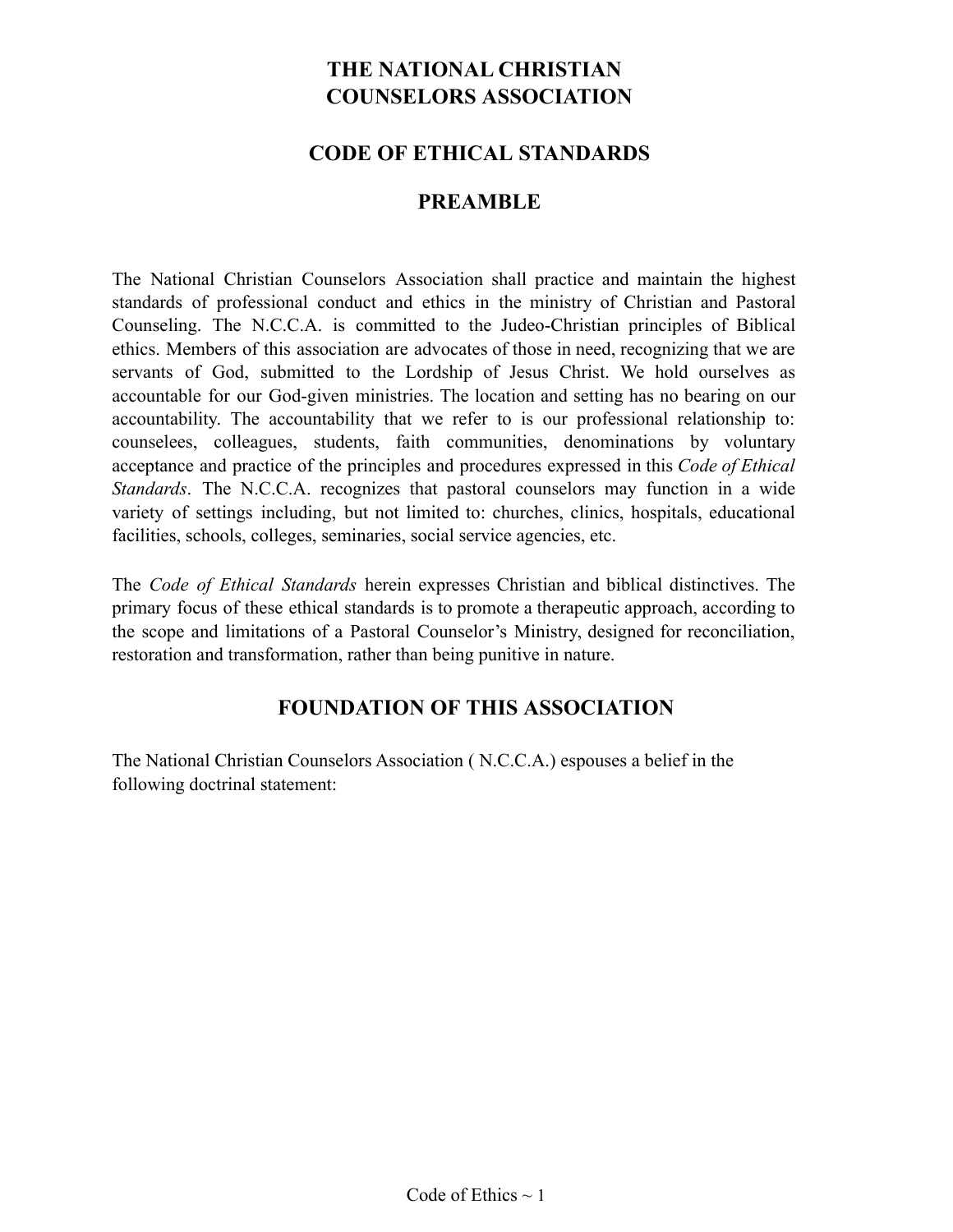#### **STATEMENT OF FAITH**

#### **ARTICLE ONE:**

We believe the Bible is the inerrant, inspired Word of the Living God. The Bible is the final authority on all matters of life, faith and practice.

#### **ARTICLE TWO:**

We believe in the Trinitarian God of the Bible, one in substance, three in persons, consisting of God the Father, God the Son, and God the Holy Spirit.

#### **ARTICLE THREE**

We believe that the Son of God, the second person of the Godhead, took upon Himself the form of man, becoming the God-man, with two distinct natures, and by His atoning work through His death, burial and resurrection has made salvation possible for man by His free grace.

#### **ARTICLE FOUR:**

We believe that salvation is an act of God's saving grace by the work of the Holy Spirit in regenerating and converting the hearts of men by His free gift of saving faith.

#### **ARTICLE FIVE:**

We believe in the personal return of Jesus Christ, in eternal damnation in a literal hell for the wicked, and in everlasting life, in heaven, with the living God for the righteous.

#### **ARTICLE SIX:**

We believe that there is but one Head of the church, the Lord Jesus Christ. It is the responsibility of the church and its institutions to maintain His Lordship over their activities, and not to submit that right to any individual, corporate body, governmental agency or head of state, as long as we conduct ourselves as ambassadors of Christ and live as lawful citizens.

#### **ARTICLE SEVEN:**

We believe that every area of life is to be subject to the Lordship of Jesus Christ. We adhere to a world and life view which seeks to make the Lord Jesus Christ preeminent in all things.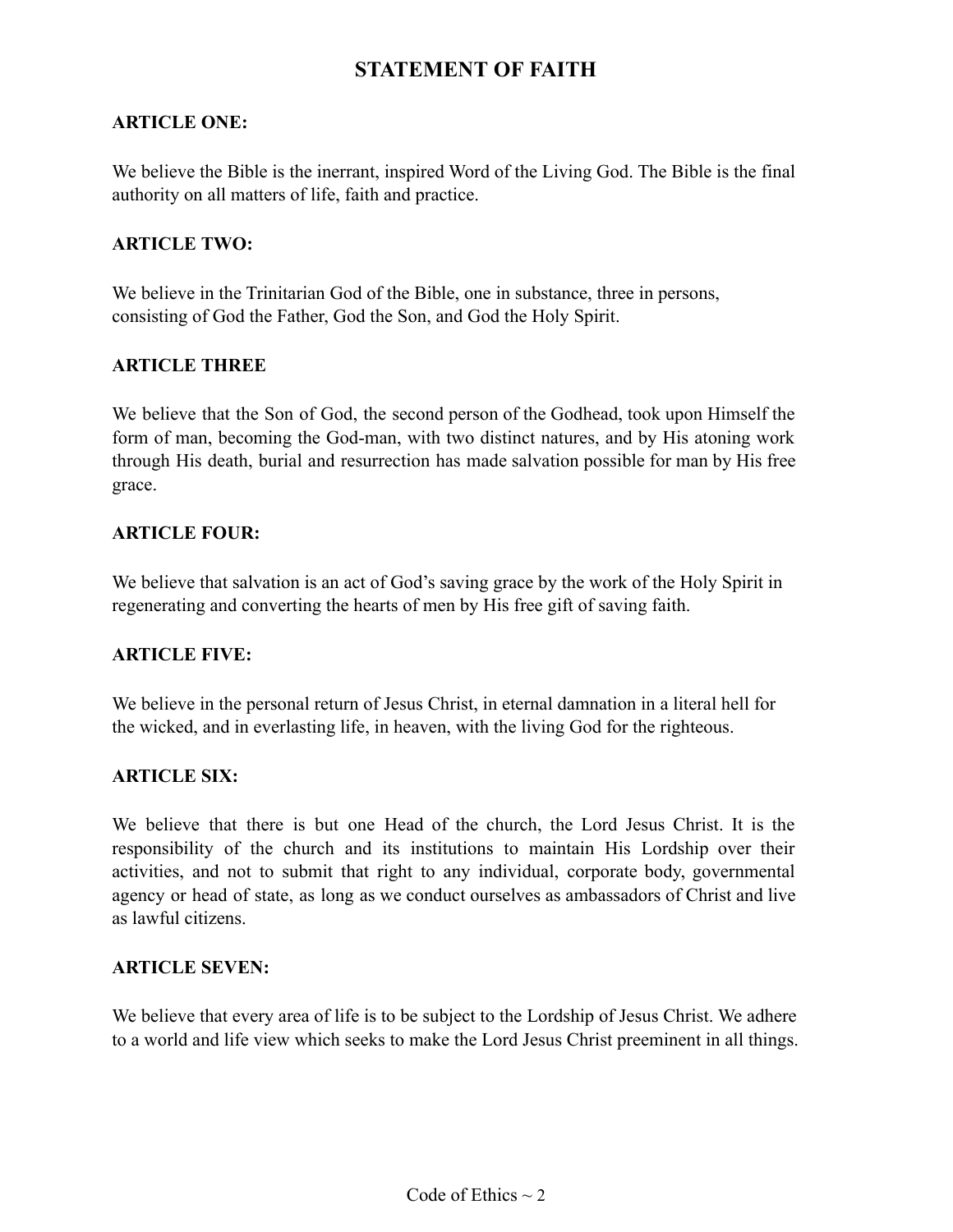### **BIBLICAL PRINCIPLES**

We further express that God the Father is our Creator and our Sustainer in life; that Jesus Christ the Holy Son of God, is our Redeemer, and we submit to His Lordship; that the Holy Spirit is One who reveals and guides us personally and professionally in our ministries; and that the Holy Bible is the infallible authority in matters of faith and conduct.

These biblical standards guide us as we apply the life-giving message of the Gospel of Jesus Christ to our pastoral counseling ministry. The application of these standards of faith and conduct indicates that we demonstrate a respect for, and value of, every person as a being created in the image of God and deserving of His love.

These standards are **guiding** principles for each N.C.C.A. member. There is no attempt to impede the God-given privilege of every subscriber to these standards, or to prevent them from interpreting these scriptural foundations according to their denomination, faith group, or personal perspective.

# **STANDARDS TO BE APPLIED**

The *Code of Ethical Standards* is to be applied to all levels of N.C.C.A. membership and certification, regardless of their current professional membership standing. These standards are not intended to be weighty and oppressive measures, but the highest standards that each member can aspire to, in ethics and professionalism.

#### **COVENANT OF STANDARDS**

We, as N.C.C.A. members, in order to maintain the highest *Code of Ethical Standards* in professional pastoral counseling, do covenant to abide by the following foundations. We are:

- 1. Committed to maintain current, responsible affiliation with a faith group or denomination with which we are an Ordained, Licensed or Commissioned Minister.
- 2. Committed to a non-discrimination policy with regard to employment, professional help, or educational opportunity on the basis of race, gender, national origin, or religious affiliation.
- 3. Committed to continued education and professional achievement through new developments in our professional arenas and clinical experiences. Every level of membership will continue personal and professional growth through participation in: counselor education programs, continuing education units, consultations, clinical supervision, conferences and seminars of this association, and/or other appropriate agencies.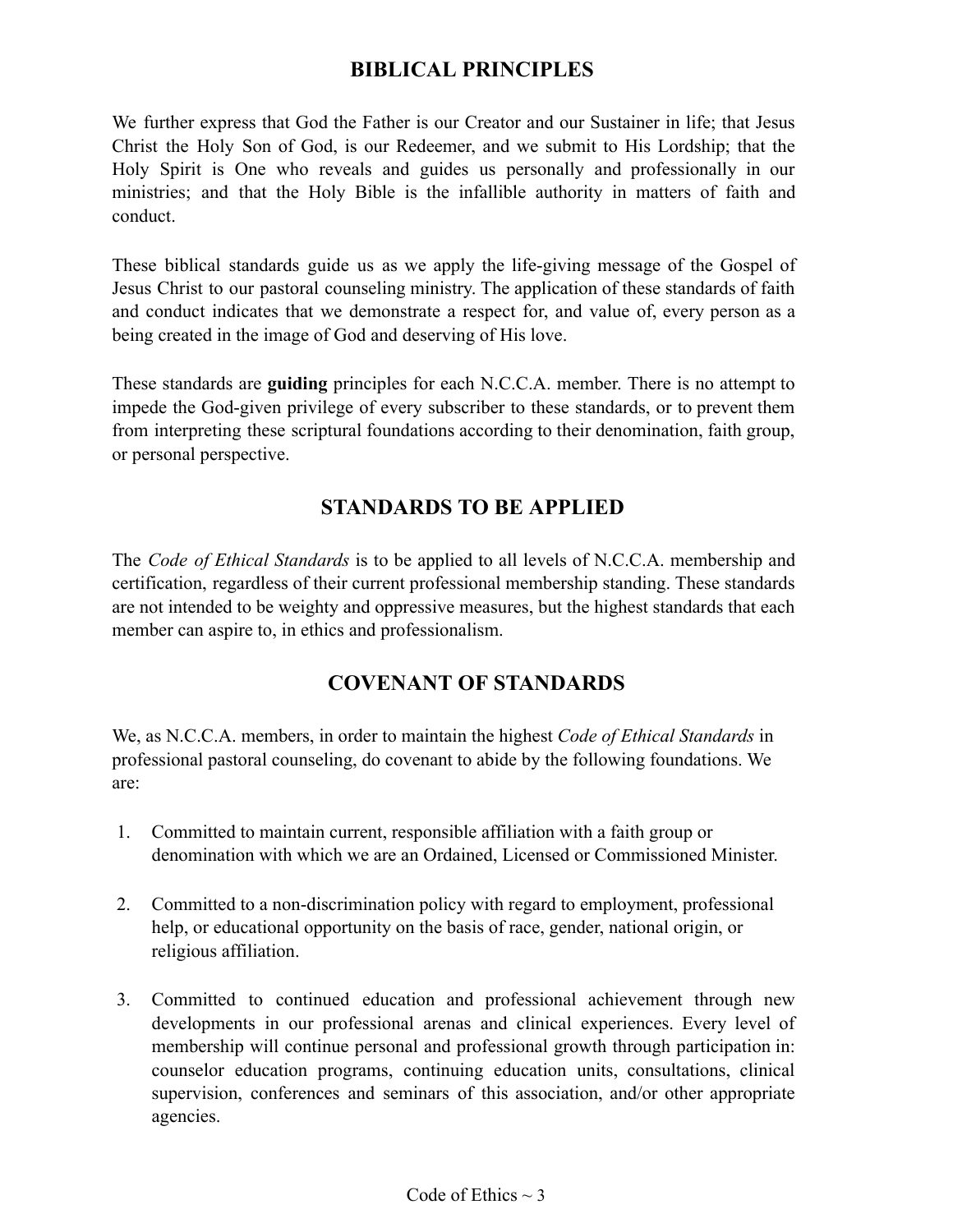- 4. Committed to developing professional and educational relationships in various related disciplines, in our churches, communities, and agencies.
- 5. Committed to personal spiritual, physical and emotional health. We will seek assistance from appropriate resources for our own inner and inter-personal conflicts, when necessary.
- 6. Committed to providing pastoral or Biblical counseling services for those issues and problems within the sphere of our training and competence.
- 7. Committed to maintain professional relationships in various counseling disciplines for counselee referral, if necessary.
- 8. Committed to the welfare of any counselee under our care as the primary goal.
- 9. Committed to adhering to this *Code of Ethical Standards* as responsible, professional pastoral caregivers.
- 10. Committed to representing this association with an awareness that we are servants and co-laborers of the Lord Jesus Christ. We covenant together to be His representatives in the communities that we serve. We take full and complete responsibility for our own individual behavior in personal, social, ministerial and professional arenas.

# **STANDARDS OF PROFESSIONAL PRACTICES**

N.C.C.A. members will uphold the welfare and protection of the counselee as the main priority in their ministry. N.C.C.A. members will only represent themselves to the public with their correct level of membership, education, and certification/license. The following standards of professional practices are to be adhered to by N.C.C.A. members.

- 1. Members will apply their knowledge and training for the benefit and edification of the persons they serve.
- 2. Members will not use their unique position of trust for personal gain or unfair advantage at the expense of those they counsel.
- 3. Members will only advertise and refer to themselves by professional terms that identify them as pastoral, clergy, or biblical counselors, and make full disclosure of this to each counselee.
- 4. All financial arrangements and fees, will be discussed clearly, professionally and ethically with any potential counselee.
- 5. An inability to pay for counseling services, crisis intervention or emergencies will not be an appropriate reason to deny service as a pastoral caregiver.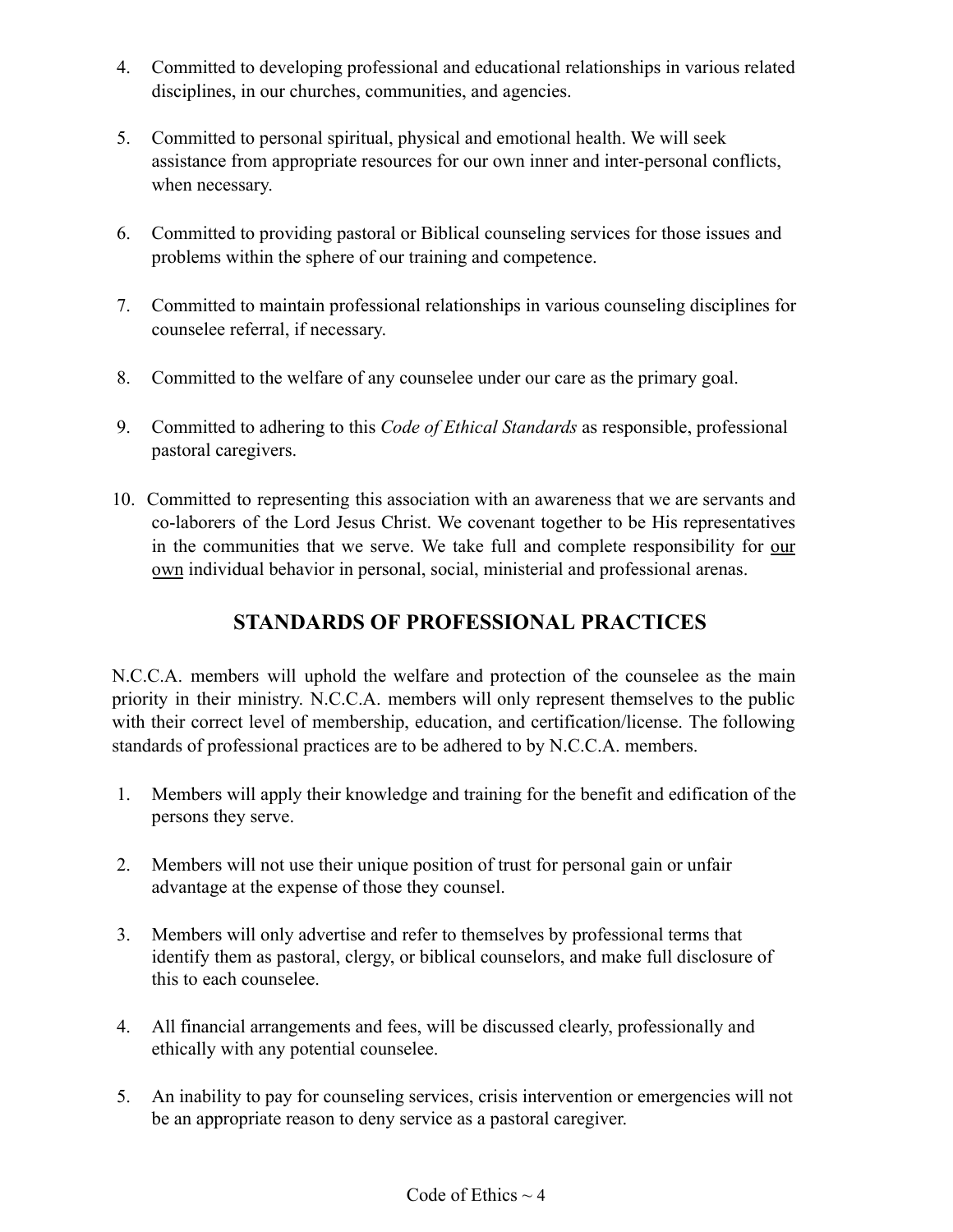- 6. N.C.C.A. members will not, and should not, make unprofessional and non-Christian remarks about other professionals, colleagues, or counselees.
- 7. Members will be open, truthful and factual to counselees, sources of referrals, third-party payers, and/or insurance companies with regard to credentials and services rendered. Members will correct any and all misrepresentations of our professional and educational qualifications.
- 8. Members will ensure that they will engage in the practice of INFORMED consent. Informed consent consists of three elements: disclosure, competence, and voluntarism. The Christian counselor has a duty to fully and fairly disclose all pertinent, professional information as well as the expected benefits, risks, and possible alternatives to counseling to a competent counselee so that he or she can make a voluntary decision to engage in the process of counseling.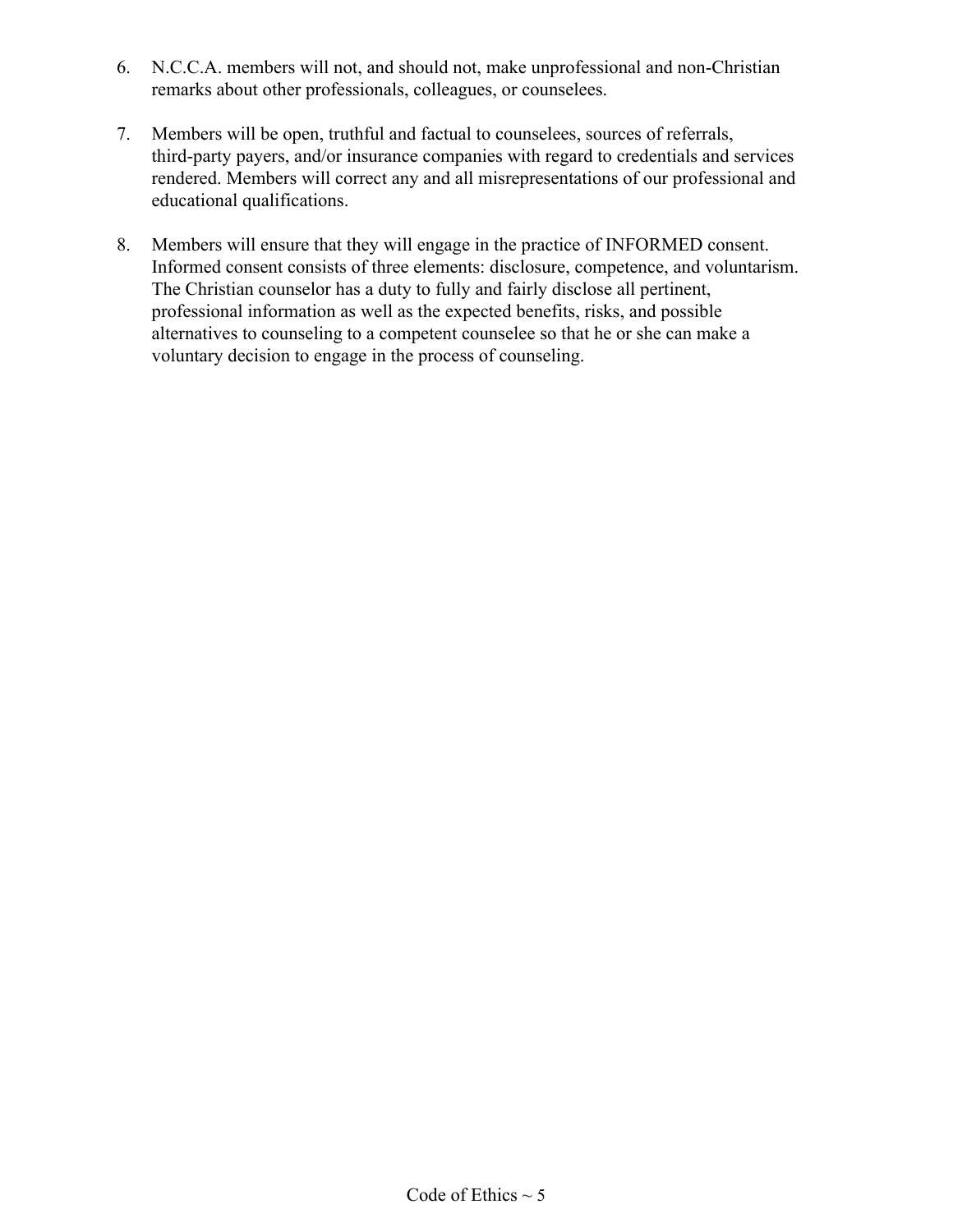### **N.C.C.A. STANDARDS OF ETHICAL GUIDELINES**

#### **STANDARDS FOR COUNSELEE RELATIONSHIPS**

N.C.C.A. members will maintain professional and respectful relationships with their counselee. The following are representative standards of the professional counselor/counselee relationship:

- 1. Members will demonstrate respect, love, and value to each counselee, regardless of race, religion, gender, income, educational level or social status. If any of the above issues would interfere with your ability to render pastoral counseling services, then it is the responsibility of the counselor to make a professional referral in the best interest of the counselee.
- 2. Counselee neglect or an inability to provide reasonable service, even for appropriate reason, is unethical and unprofessional. Every responsible effort should be made to refer to another professional for continued counseling and care.
- 3. Each counselee has the personal freedom to make informed choices. **Counselees are responsible to make their own life choices**. The counselor **will not** make life choices or decisions for the counselee. The only permissible exception to this criteria is when the counselee is unable to do so, because of his or her physical, emotional, or spiritual safety is endangered (professionally determined).
- 4. Pastoral counselors will conduct themselves in a professional Christ-like manner toward counselees. Emotional pressure, exploitation, and inappropriate language shall never be any part of the counselor's behavior.
- 5. Sexual contact, exploitation or harassment **on any level** is unethical. All forms of sexual behavior, even when a counselee invites or consents to such activities, is strictly forbidden. Sexual activity is defined as, but not limited to, all forms of overt and covert seductive speech, gestures and behavior, as well as inappropriate physical contact. Harassment is defined as, but not limited to, inappropriate comments, gestures, etc.
- 6. The counselor/counselee relationship places the counselor in a trust and power relationship. In recognition of this, sexual behavior and harassment with any and all counselees is to be avoided.
- 7. Unrealistic statements to counselees as to the outcome of the counseling process is unethical and unprofessional. Goals and outcomes of counseling will be ethically and professionally stated within the scope and limitation of the counseling process.
- 8. Given the complexity of some pastoral relationships, counselors are required to avoid exploiting the trust and dependency of counselees and/or parishioners.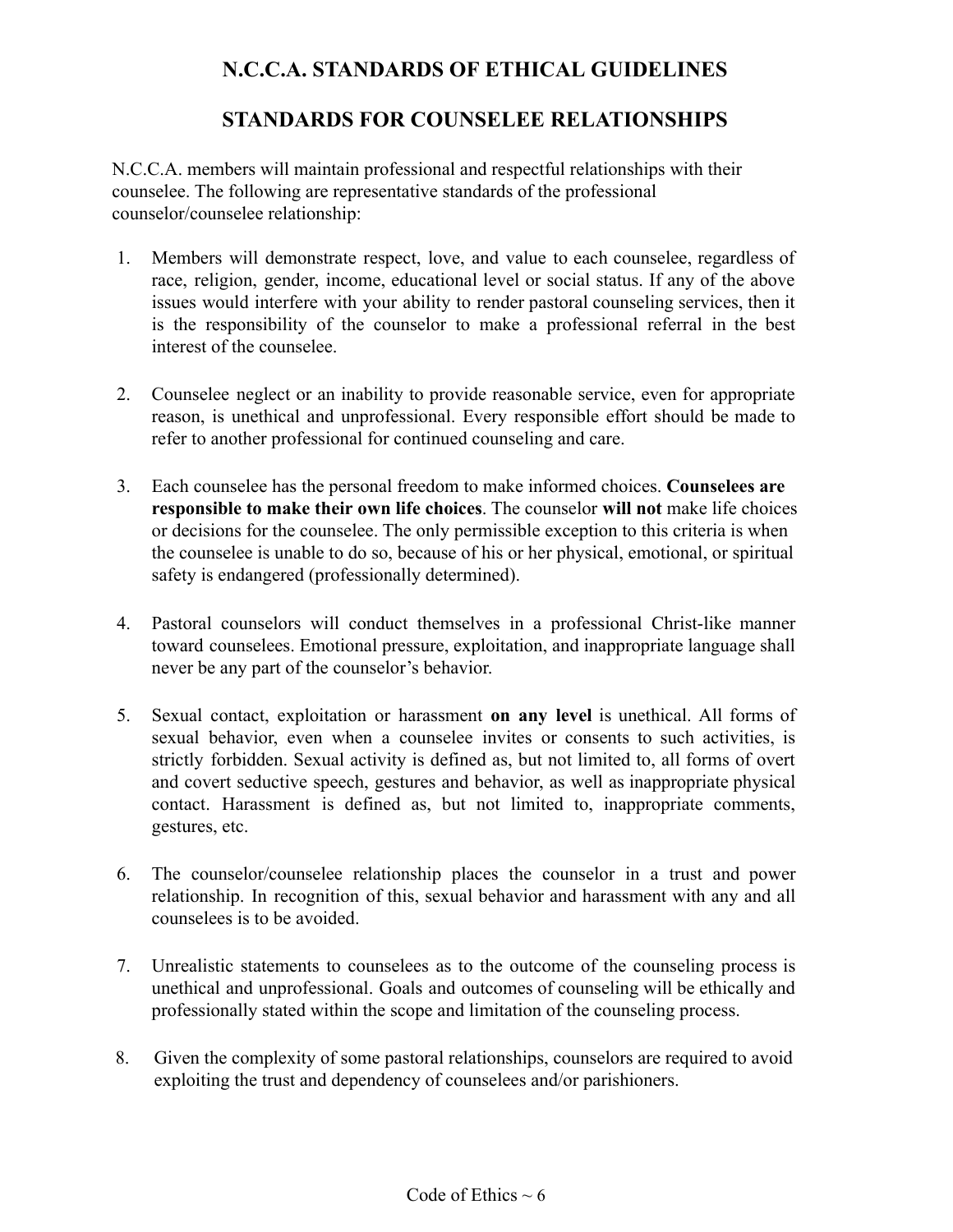9. Counselors should try to avoid dual relationships with counselees (business or close personal relationships) which could impair judgment and compromise the integrity of the counseling process. Caution is advised.

# **STANDARDS OF COUNSELEE CONFIDENTIALITY**

N.C.C.A. pastoral counselors are required, as a matter of privileged communications between them and the persons with whom they provide counsel, to safeguard any and all information obtained by them in a caregiving relationship.

- 1. A counselee's confidential information, obtained during the pastoral counseling relationship, may be shared with another professional by the pastoral counselor only, with a counselee written consent.
- 2. Duly credentialed pastoral counselors of the National Christian Counselors Association will, at times, have conversations that shall be regarded as EXTREMELY CONFIDENTIAL. This shall be PROTECTED, PRIVILEGED COMMUNICATION. AN ACT OF CONFESSION made by a penitent to a confessor (pastoral counselor) may be personal, liturgical, devotional or sacramental. This is PRIVILEGED COMMUNICATION and, as such, is intended only for the counselor and is expected to remain in this one-to-one relationship of trust. It can be released only with the written consent of the one who confessed or revealed it. This grows out of a religious orientation and seals the counselor from releasing any information to anyone.
- 3. A duly credentialed pastoral counselor of the National Christian Counselors Association who knowingly violates confidentiality or discloses information as described in the above paragraph is subject to revocation of his/her N.C.C.A. membership/affiliation.
- 4. When a counselee or other person receiving pastoral care makes a statement to a pastoral counselor in the presence of a third party, that statement is not protected by confidentiality privilege. The presence of a third party negates any inference that the statement was intended to be privileged communication or an act of confession, and the pastoral counselor shall document same.
- 5. All members of this association will carefully protect the privacy and identity of their counselees and their situations. The counselor will avoid revealing information about counselees, whether publicly or privately, unless the counselor has been freely given informed consent of the adult counselee or legal holder of confidentiality privilege for minor counselees, in the form of express written permission, and the release of such information would be appropriate to the situation.
- 6. All records of persons receiving pastoral counseling care are to be stored, handled, or disposed of in a way that assures security and confidentiality of those counselees and their situations.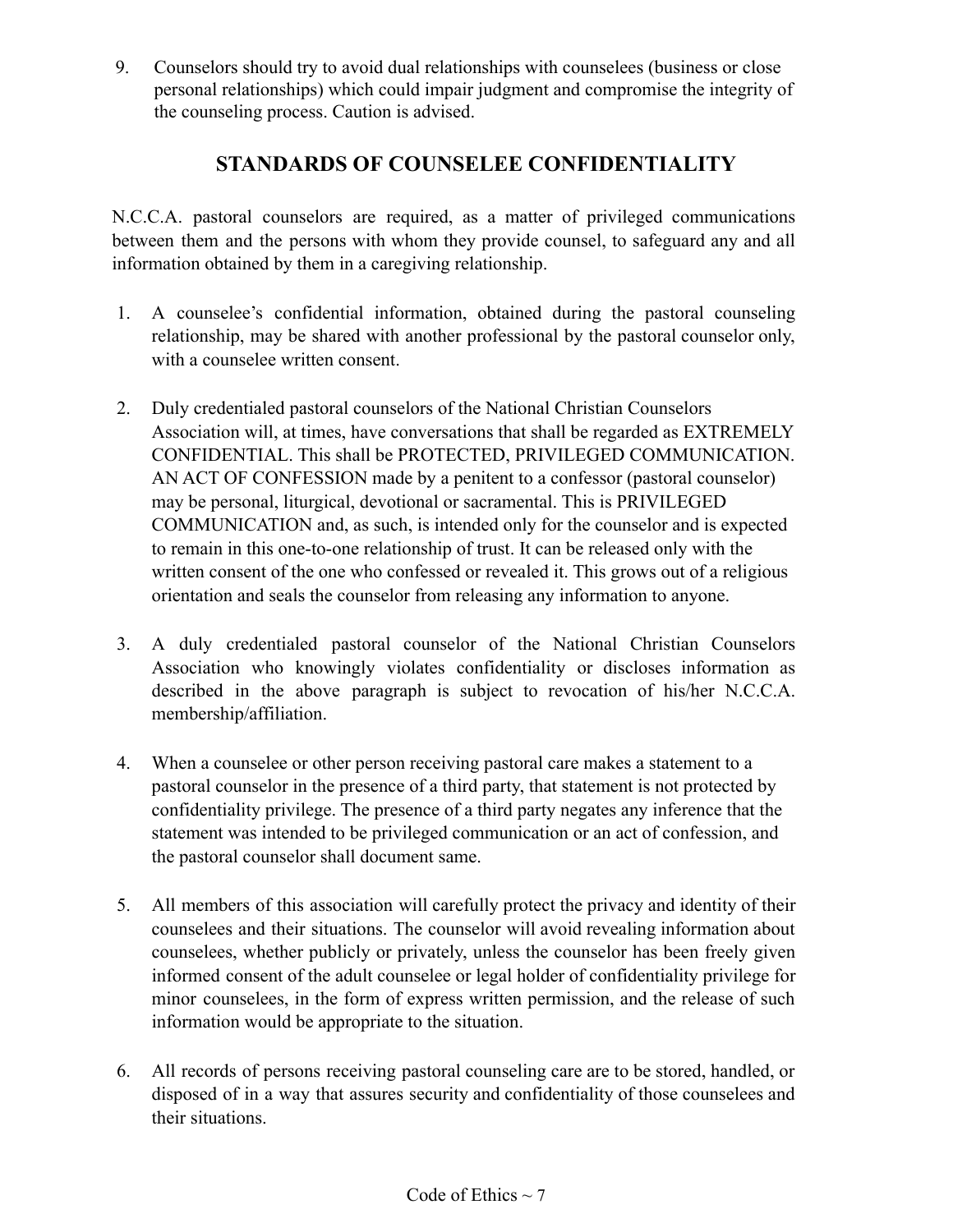- 7. In the event that a situation would require the disclosure of the counselee's identity in order to understand the case fully, only the first name will be used during consultation or supervision. Written permission of the counselee must be obtained prior to that consultation. Situations where more than one counselee (i.e.; couple, family or group therapy) is involved, written permission from all legally accountable persons who have been present during counseling must be obtained before any disclosure can be made. It is the primary counselor's responsibility to impress upon the other consulting or supervising professionals the importance of confidentiality in the case.
- 8. Written consent forms will be obtained from counselees before any audio or videotape recording, or permitting third-party observation of their sessions.
- 9. The counselor will take every precaution necessary to safeguard, and protect, current or former counselees' identities, particularly when using references to them within the publication of an article in a professional journal, giving classroom examples, or in a public presentation.
- 10. These standards of counselee confidentiality are not designed to be used to avoid appropriate intervention when it is necessary: i.e., when there is evidence of child abuse or abuse of minors, the elderly, the disabled, or the physically and mentally incompetent. It is the legal responsibility of each pastoral counseling professional to be aware and informed about the laws on mandatory reporting and other related matters in the state where he or she provides pastoral counseling.
- 11. THE LIMITATIONS OF CONFIDENTIALITY, SUCH AS THOSE BASED ON THE CIVIL LAWS OF EACH STATE, REGULATIONS AND JUDICIAL PRECEDENT WILL BE EXPLAINED TO EACH COUNSELEE AS PART OF THE INTAKE PROCESS PRIOR TO ANY PASTORAL COUNSELING SERVICES BEING PROVIDED. Examples of limitation or exceptions to confidentiality include, but are not limited to, such situations as:
	- a. Legal mandate, where child abuse or elder abuse is suspected or apparent.
	- b. When revealing the information to someone else would prevent a clear and immediate danger to a person or persons.
	- c. Legal proceedings in which the member, pastoral counselor, caregiver, or minister does not have the privilege.
- 12. When counseling a counselee under eighteen years of age, the specific content of communications with the pastoral counselor is confidential; however, the minor's guardian(s) may have a right to receive general information on the process of the counseling or methodology used.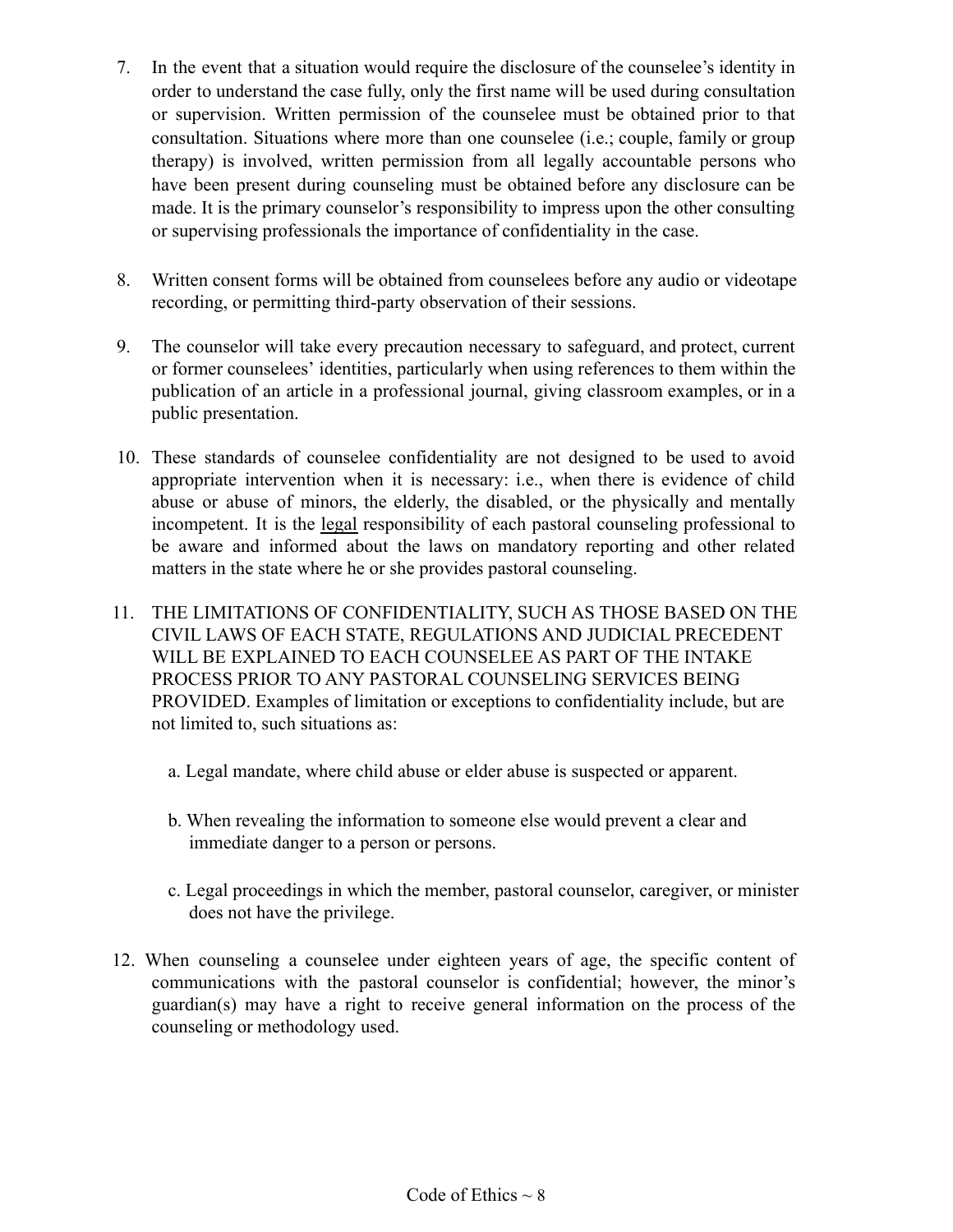#### **STANDARDS FOR SUPERVISOR-STUDENT RELATIONSHIPS**

The N.C.C.A. Board of Directors has an ethical concern for their students and supervision candidates. The welfare and integrity of both student and candidate are of great concern. Supervisors and members of authority who train students have an influential position with both previous and current students. Supervisors will avoid exploitation of their trust and dependency. It is the responsibility of the supervisor and the training member to avoid dual relationships with their students that may impair clear decisions or judgment, or increase the risk factor of personal or financial exploitation. These standards include, but are not limited to:

- 1. Current supervision candidates, pastoral counseling students, or persons in our employ are prohibited from ongoing counseling relationships between each other.
- 2. Inappropriate sexual or other forms of harassment that violate these standards of ethical behavior and biblical standards of relationships, between supervision candidates, pastoral counseling students and employees are prohibited.
- 3. All types of sexual behavior, as defined under the Standards of the Confidentiality section, are not to be engaged in with supervision candidates, pastoral counseling students, research subjects or colleagues. Those engaged in such activity are considered as performing unethical behavior, with the exception of married partners.
- 4. N.C.C.A. supervisors, candidates, students and employees are advised against engaging in, or holding themselves out to the public, church, or private involvements as competent to engage in professional services beyond their training level of experience and professional competence.

### **STANDARDS FOR INTER-PROFESSIONAL RELATIONSHIPS**

As members of N.C.C.A., it is our intent to communicate and cooperate with other professionals in the communities we serve and beyond. Each member is encouraged to develop and maintain a network of interdisciplinary and interprofessional relationships with healthcare professionals. These standards include, but are not limited to:

- 1. Providing counseling ministry services or clinical pastoral services to persons currently receiving counseling from another professional without prior knowledge or consent of the other counselor. The other professional must be consulted or communicated with, even if the counselee has presented an "informed consent" form. A counselor who professionally engages in services with a counselee under treatment by another professional is considered unethical by this professional association.
- 2. Inter-professional communications. When a counselee seeks out professional services, and in our judgment they appear to have terminated services or treatment with another counselor, then inter-professional communication and courtesy is advised.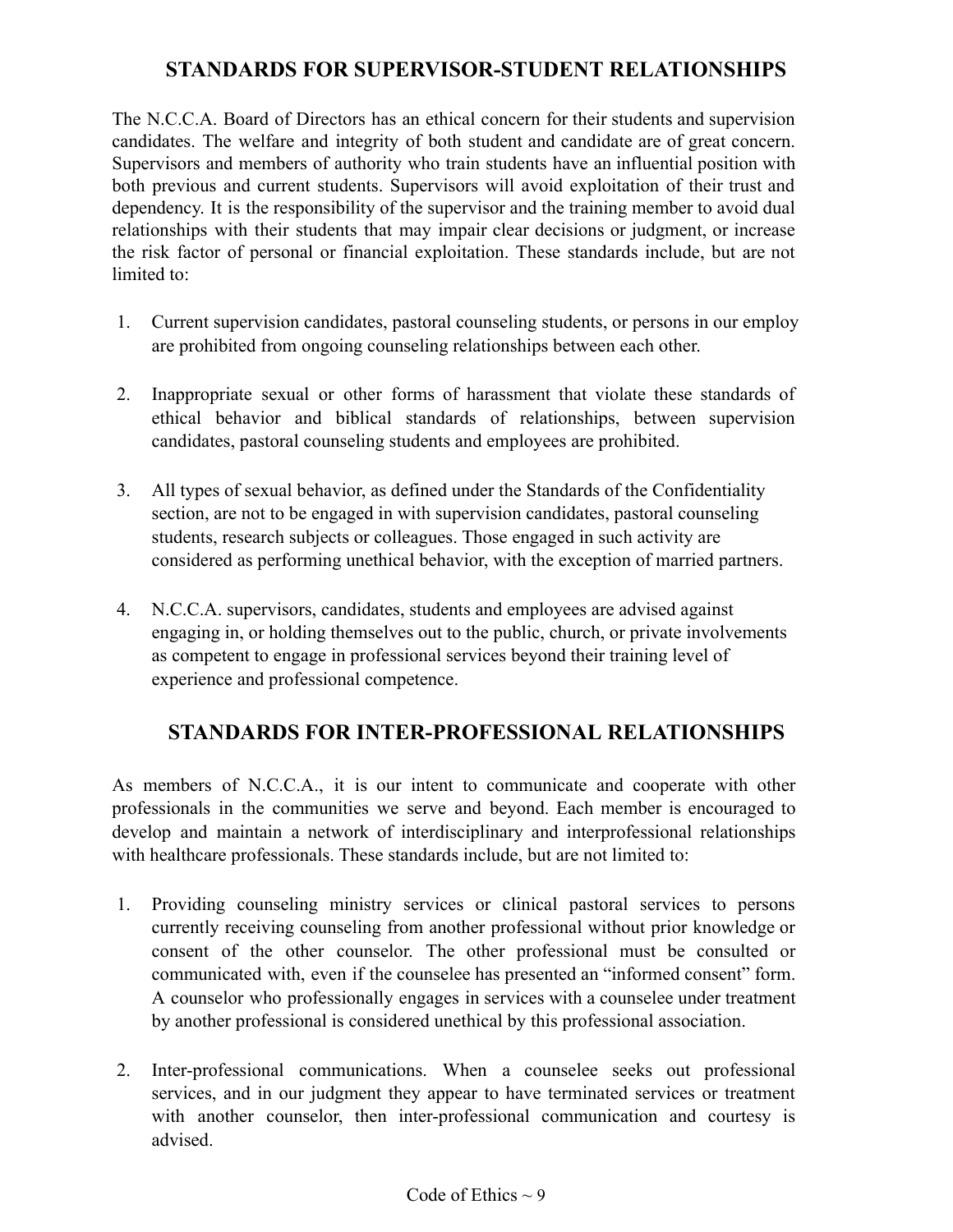3. N.C.C.A. members will resist the perspective that implies the superiority of our discipline to the negation of other disciplines. It is our desire to present a holistic, cooperative approach with other counseling and mental health professionals.

# **STANDARDS FOR PRESENTATION OF SERVICES**

Members of this association shall present, promote, or advertise in such a manner that the public can make "informed choices" regarding our pastoral counseling services.

- 1. This association expects all members to advertise their ministries and services with integrity and clarity. Members must clearly identify their ministry services as Christian professionals in their level of competence.
- 2. Advertising shall not mislead persons seeking these services as to professional affiliations, qualifications, certifications, educational levels, training, and specific areas of competence.
- 3. Members may use the following items of information to describe themselves and the services or ministries they provide:
	- Your name, clearly and completely
	- Your academic degrees
	- The institution(s) from which you received your academic degrees
	- Certification level or licensure type
	- Source of licensure, if used, name of organization etc.
	- N.C.C.A., membership, certification level
	- Indication of status as minister, ordained pastoral counselor, etc.
	- Address of office, ministry, church
	- Telephone number
	- Office business hours
	- Review of services offered
	- Fee information, sliding scale, etc.
	- Policy regarding third party payments and insurance if used
	- Additional, relevant information not prohibited by this code of ethical standards.
- 4. Any and all forms of advertising shall be clear, understandable, and free from "all appearance of evil" or deception. **Christian integrity is vital**.
- 5. Brochures should clearly describe your ministry and services offered in a professional manner, in agreement with the above stated standards.
- 6. Statements in any advertising format which violate the following are considered unethical and unprofessional by this association.
	- Statements which lead to incorrect conclusions such as: being vague, using half-truths or partial disclosures.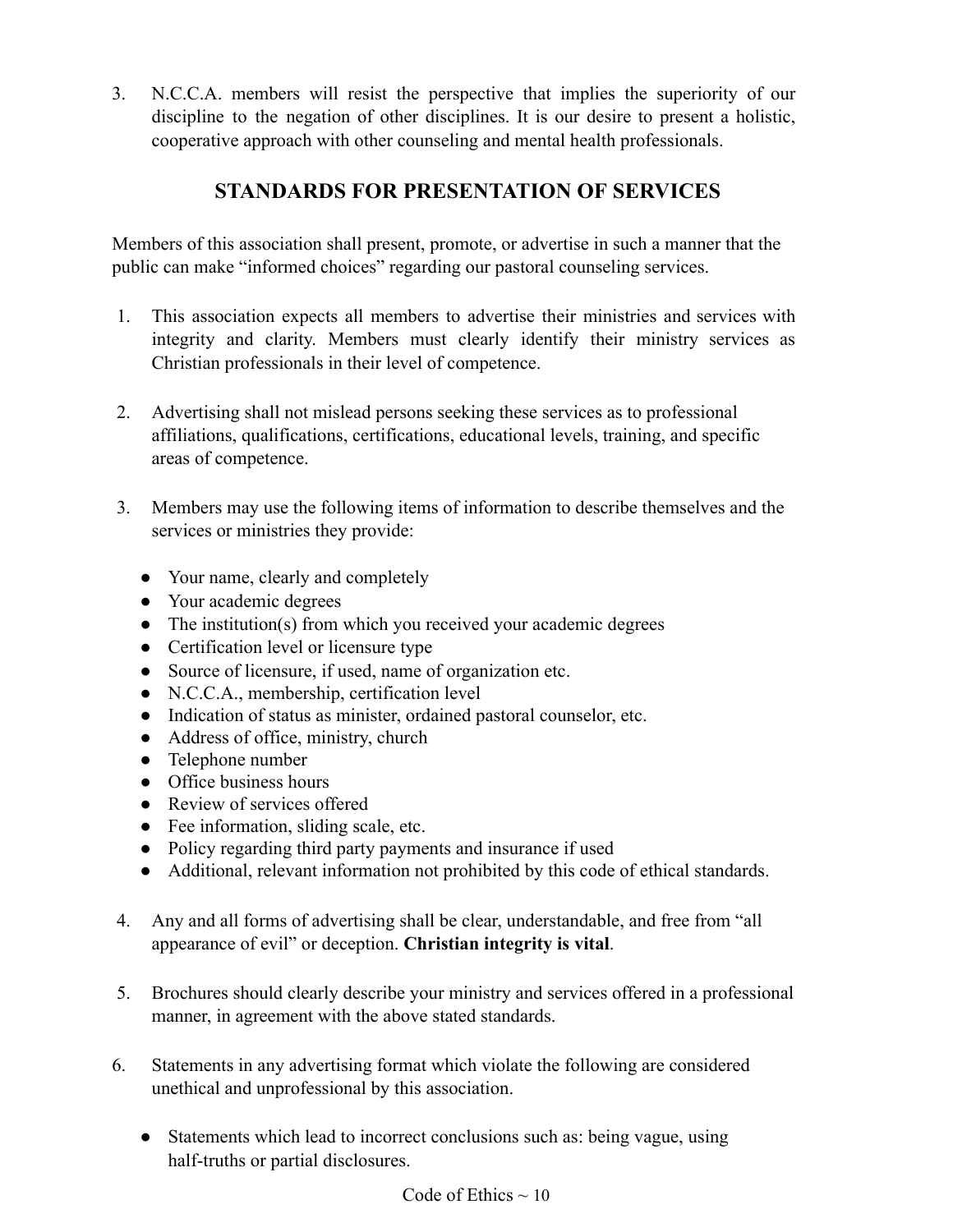- Statements which may become true in the future, but are not true at the present.
- Statements implying exaggeration of services offered.
- Statements that may play on the counselee anxieties and phobias.
- Statements which require supporting evidence to substantiate a claim, and none is offered.
- Statements of sensationalism or uniqueness, such as: "I am the only one who can" statements.

Any of the above may constitute fraudulent statements and may not be in the best interest and welfare of the public.

### **STANDARDS FOR LIABILITY OR MALPRACTICE INSURANCE**

- 1. Each pastoral counselor, clinical pastoral counselor, or Professional Clinical Member of the N.C.C.A. in the professional ministry and practice of pastoral counseling should carefully consider the value of professional liability insurance, as the N.C.C.A. will NOT accept responsibility or liability, for any actions or misconduct of any member.
- 2. Members may contact the N.C.C.A. headquarters for recommended carriers and providers of liability insurance.
- 3. A lawsuit, whether justified or not, could drain the financial resources of your ministry. Be aware that individual misconduct is the sole responsibility of the pastoral counselor, clinical pastoral counselor, or Professional Clinical Member of the N.C.C.A.. Membership in the N.C.C.A. does not, in any way, imply culpability or liability on the part of the N.C.C.A. for any individual's misconduct, unethical behavior, or criminal actions.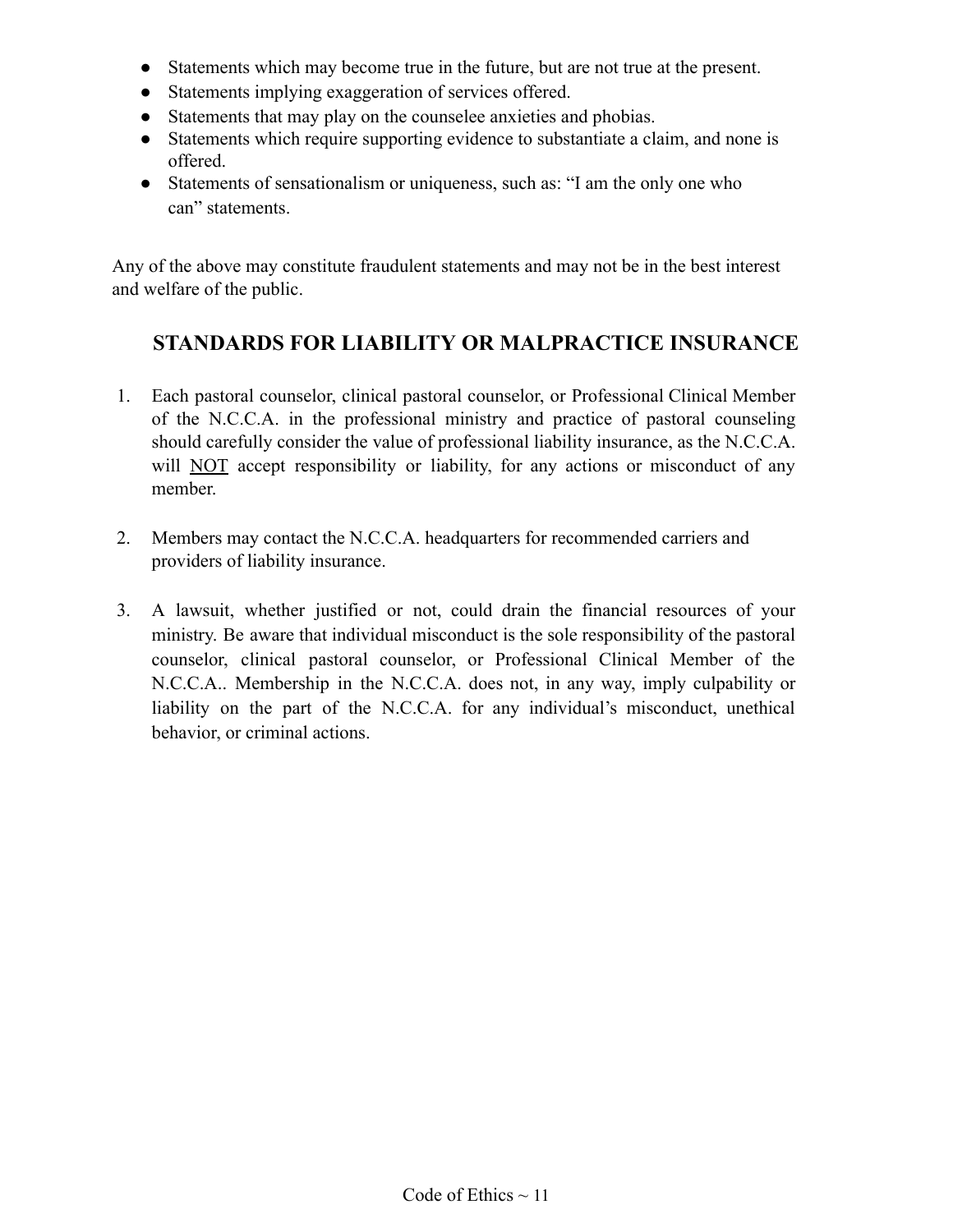# **GENERAL DISCIPLINARY PROCEDURES**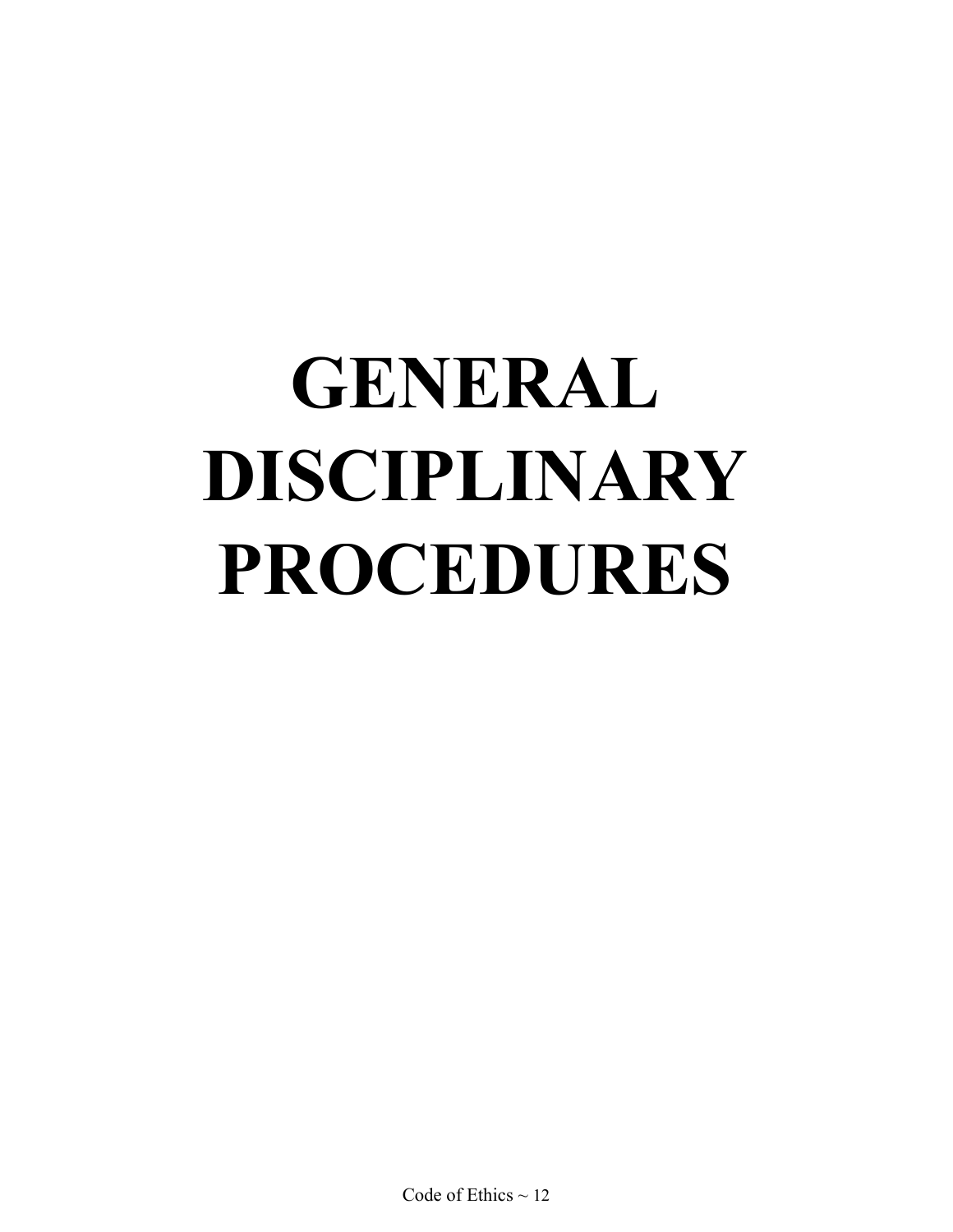### **GENERAL DISCIPLINARY PROCEDURES AND REVOCATION POLICY FOR MEMBERSHIP / CERTIFICATION / LICENSE**

The following are the general procedures, currently in place, for filing a formal complaint with the N.C.C.A. regarding a member of the N.C.C.A. who is held to be a member in good standing. These procedures may be modified from time to time, and it is incumbent upon the complainant to review the process and the procedures of the N.C.C.A. to determine if the action of complaint to the N.C.C.A. is the proper forum for filing the type of grievance held by the complainant.

**Disclosure notice**: Any formal complaints submitted against N.C.C.A. members in good standing must be pertinent to sanction or censure membership in this organization. The N.C.C.A. has no duty, ability, liability, or culpability, to police or chaperone, any of its members in their personal private pastoral ministries, churches, or pastoral counseling practices. The N.C.C.A. is a credentialing body that licenses the proficiency of its' members. Such licensure speaks to a certain acceptable level of demonstrated proficiency in the course work completed. The N.C.C.A. does not hold out any guarantees or promises to the general public that any N.C.C.A. member or licensee, will honorably uphold the member's personal obligation to their agreement of the N.C.C.A. Code of Ethical **Standards** 

Should a fellow member of the N.C.C.A., or a member of the general public, believe a member of the N.C.C.A. is in violation of the N.C.C.A. Code of Ethical Standards as agreed to by the member, then the following is the generally accepted, and Biblically-based process:

- 1. Complaints regarding the actions and behaviors of a member of the N.C.C.A. must be sent to the N.C.C.A. in writing, and must be signed by the individual submitting the complaint. Additionally, the individual who is filing the complaint must provide the N.C.C.A. with their address and telephone number(s). Anonymous complaints are not accepted and the complaint must be submitted to the N.C.C.A. within 180 days (six months) of the member's alleged failure and/or unethical action/behavior.
- 2. The complainant should provide certain minimum elements of fact and documentation as support of the written complaint, and attach corroborating materials to the complaint. Complaints regarding the actions and behaviors of a member of the N.C.C.A. must address only those actions and behaviors which would bring reproach on the member's professional standing in the N.C.C.A., and might be determined to be in violation of certain ethical codes, or behavior standards, as espoused by the N.C.C.A. and agreed to by the member.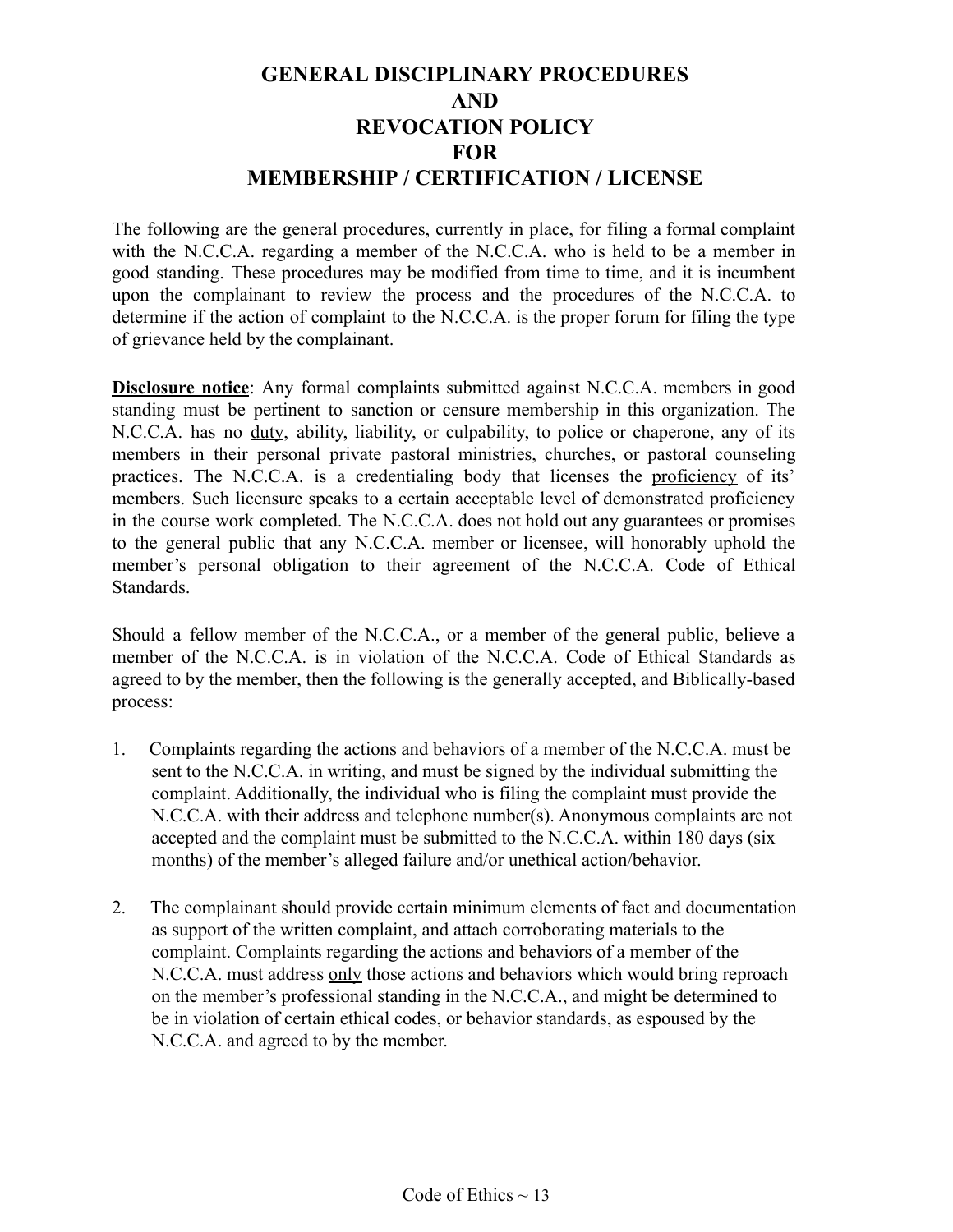- 3. Complainants understand that the N.C.C.A. **may** be the proper organization with which to file a complaint against the professional conduct, actions, or certain behaviors of N.C.C.A. members as applies to the N.C.C.A. Code of Ethical Standards. The N.C.C.A. **is not** the proper organization with which a person should file a complaint seeking certain recourse against a member for a matter that may be civil, or criminal, in nature. The N.C.C.A. reserves the specific right to advise the complainant that the nature of the complaint as submitted, is beyond the scope and extent of the N.C.C.A. policy for disciplinary procedures as pertains to member correction, sanction, disciplinary action, and/or licensure revocation.
- 4. The N.C.C.A. will forward a copy of the signed complaint, via Certified Mail, to the N.C.C.A. member (subject of the complaint) along with notification that a written complaint has been received and that the matter will be investigated by an Ethics Committee and/or the N.C.C.A. Board of Directors. The member must respond back to the N.C.C.A. Board of Directors, in writing, within 30 days of receipt of the certified letter notification of a filed complaint.
- 5. Upon receipt of the written complaint, the N.C.C.A. Board of Directors will, if determined necessary, appoint a multi-member committee to serve as the Ethics Committee. This committee will receive and gather information regarding the complaint by any means deemed necessary. Upon review of the matter, the N.C.C.A. Board of Directors will make a determination regarding the necessary action. The member, and the complainant (or a legal representative), will be notified by Certified Mail as to the final decision/action that has been determined, which will be consistent with N.C.C.A. policies and membership standards.
- 6. The member, against whom the complaint was filed, is expected to provide full and honest cooperation with any and all members of the appointed Ethics Committee and/or the N.C.C.A. Board of Directors. Failure to do so will result in immediate revocation of all N.C.C.A. credentials held by the individual who is being investigated. The member, as subject of the complaint, must submit, within 30 days, a written response directly to the N.C.C.A. Board of Directors and/or Ethics Committee, limiting the response to address **only** the scope and content of the original complaint.
- 7. During any time in the process of investigation of any complaint against an N.C.C.A. credentialed member, the member may elect to resign their membership and relinquish any and all held credentials. The action of resignation, as elected by a member, and put in writing to the N.C.C.A., would not be construed as an admission or denial of guilt. The N.C.C.A. will send notification to the member, Certified Mail, of acceptance of the resignation, and will render the case "Closed By Member Resignation." As such, the matter will be mutually resolved. Member election of resignation is considered a permanent status and, under no circumstances, will the individual's membership and/or credentials ever be restored. All N.C.C.A. certifications held by the member must be immediately removed from display for the matter to be concluded. Additionally, the member is required to immediately cease any advertising or inference of affiliation, or relationship, with the N.C.C.A.